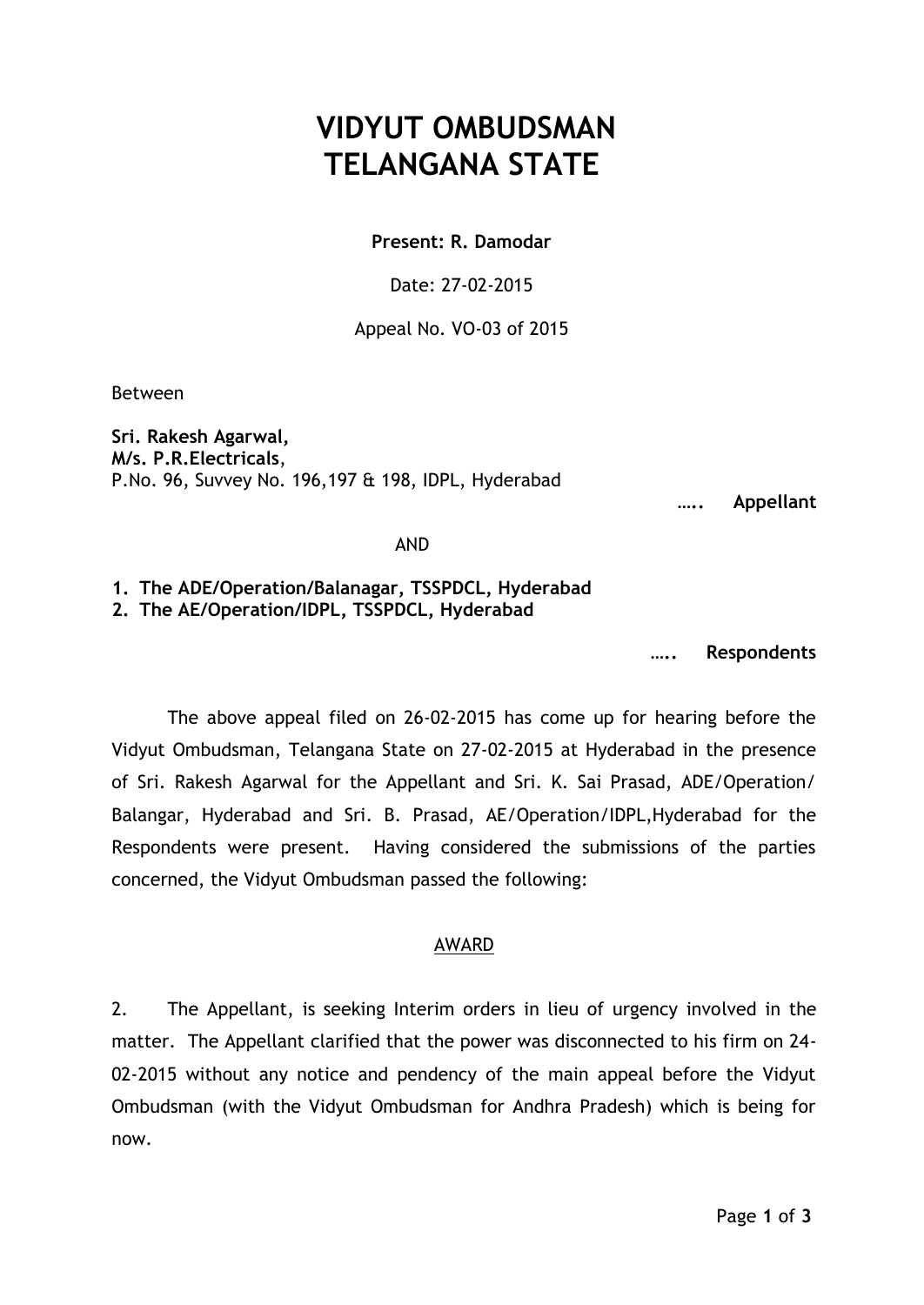3. The main petition is awaited.

4. The Appellant pleads that out of the total amount claimed as due to the Respondents to his Service Connection No. S6 – 005332 (LT) as Rs.5,69,448/- (Rupees Five Lakhs Sixty Nine Thousand Four Hundred and Forty Eight only). The Appellant claimed that he paid an amount of Rs.1,30,895/- (Rupees One Lakh Thirty Thousand Eight Hundred and Ninety Five only), Rs.64,536/- (Rupees Sixty Four Thousand Five hundred and Thirty Six only) and Rs.225/- (Rupees Two Hundred and Twenty Five only) which are totalling to Rs.1,95,656/- (Rupees One Lakh Ninety Five Thousand Six Hundred and Fifty Six only). To that effect the Appellant filed copies of receipts issued by TSSPDCL, Hyderabad.

5. The ADE/Operation/Balanagar represented that, the Appellant while being Low Tension consumer has been using power beyond the approved capacity and instead of converting to HT connection, he has been causing loss to the Distribution Company. This is the very issue involved in the Appeal, which can be decided soon after receipt of the file from the Vidyut Ombudsman of Andhra Pradesh State (erstwhile VO of AP & Telangana).

6. The Appellant claiming that because of disconnection of power for the firm/industry, the Appellant is on the limbo and his staff are idle. Keeping the view of the representation and also the response of the Respondent No.1 and that is also facility of payment in instalment, the facts of the case and urgency there shall be an interim direction to the Respondents to restore power to Service Connection No. S6 – 005332 (LT), immediately on payment of Rs.2,25,000/- (Rupees Two Lakhs Twenty Five Thousand only) to the credit of the Distribution Company i.e., TSSPDCL, Hyderabad pending disposal of main appeal.

7. This order is corrected and signed on this  $27<sup>th</sup>$  day of February 2015.

Sd/-

## **VIDYUT OMBUDSMAN**